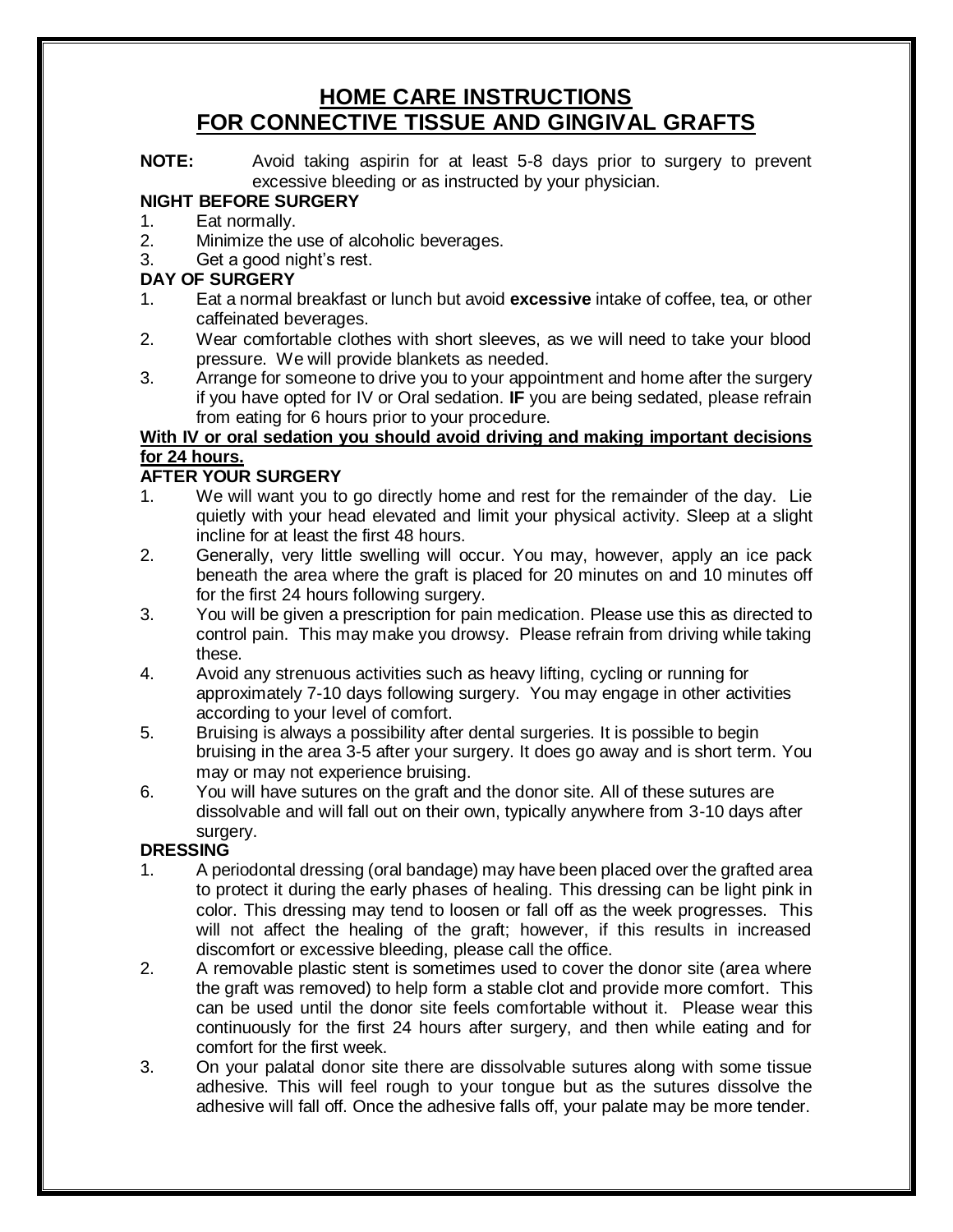### **BLEEDING PROBLEMS**

- 1. Some slight bleeding can be expected for several hours following surgery. Try to avoid swallowing blood by rinsing as needed with plain room temperature water.
- 2. If excessive bleeding occurs, it will probably come from the donor site on the roof of the mouth. You may insert your stent, or apply firm pressure with a tea bag or moist gauze to control this. If the bleeding is excessive or does not stop, please call our office.

### **DIET**

- 1. For the first day, stay primarily on liquids. Milk shakes, fruit juices, yogurt, ice cream and puddings are all acceptable. Avoid hot, spicy or acidic products.
- 2. For the remainder of the week, it is important that you maintain an adequate diet rich in protein. Refer to the enclosed list for soft diet suggestions.

### **HOME CARE**

It is important that you continue with your normal oral hygiene on the non-surgical areas after surgery. Please do not brush or floss the area of the graft following surgery until you have been instructed to do so. Typical healing time after surgery is approximately 5-6 weeks and complications may arise from brushing/flossing this area during that time. At your follow-up appointments, we will instruct you on proper timing and techniques for home care of the surgical site. No straw use for a *minimum* of 2 weeks.

DO NOT pull your lip or cheek away to look at the surgical site, the grafts are extremely delicate for the first two weeks.

We have prescribed an oral rinse, Peridex, for you to use during that time. This will keep the area clean without compromising the surgical site. Use this twice a day beginning the morning after surgery. Peridex may leave a film on your teeth and tongue that can be removed at your regular maintenance appointment. This may be more noticeable with heavy coffee, tea or wine use, and smoking. You will continue use of Peridex throughout the entire healing process. If you are taking penicillin or tetracycline, an additional birth control measure is recommended while taking the antibiotic, as it may inactivate your birth control pills.

### **PAIN**

You have been prescribed narcotic pain medication. You may use this as directed every 4-6 hours as needed for pain. You may replace this with Acetaminophen (Tylenol) 500 mg and Ibuprofen 400 mg every 6 hours if you do not wish to take a narcotic. Remember to be proactive with your pain medication, managing your pain in a timely manner to avoid your pain becoming intolerable. Please call the office if you have any questions or need a refill of your pain medication. Narcotics can cause constipation, please read any drug information given to you by the pharmacist.

There may be variations to your healing and care following surgery. Please let us know if you have any questions or concerns.

> If you have any questions please contact the office Rocky Mountain Periodontal Specialists, L.L.C. 685 Citadel Drive East Ste. 200 Colorado Springs, Colorado 80909 (719) 574-4867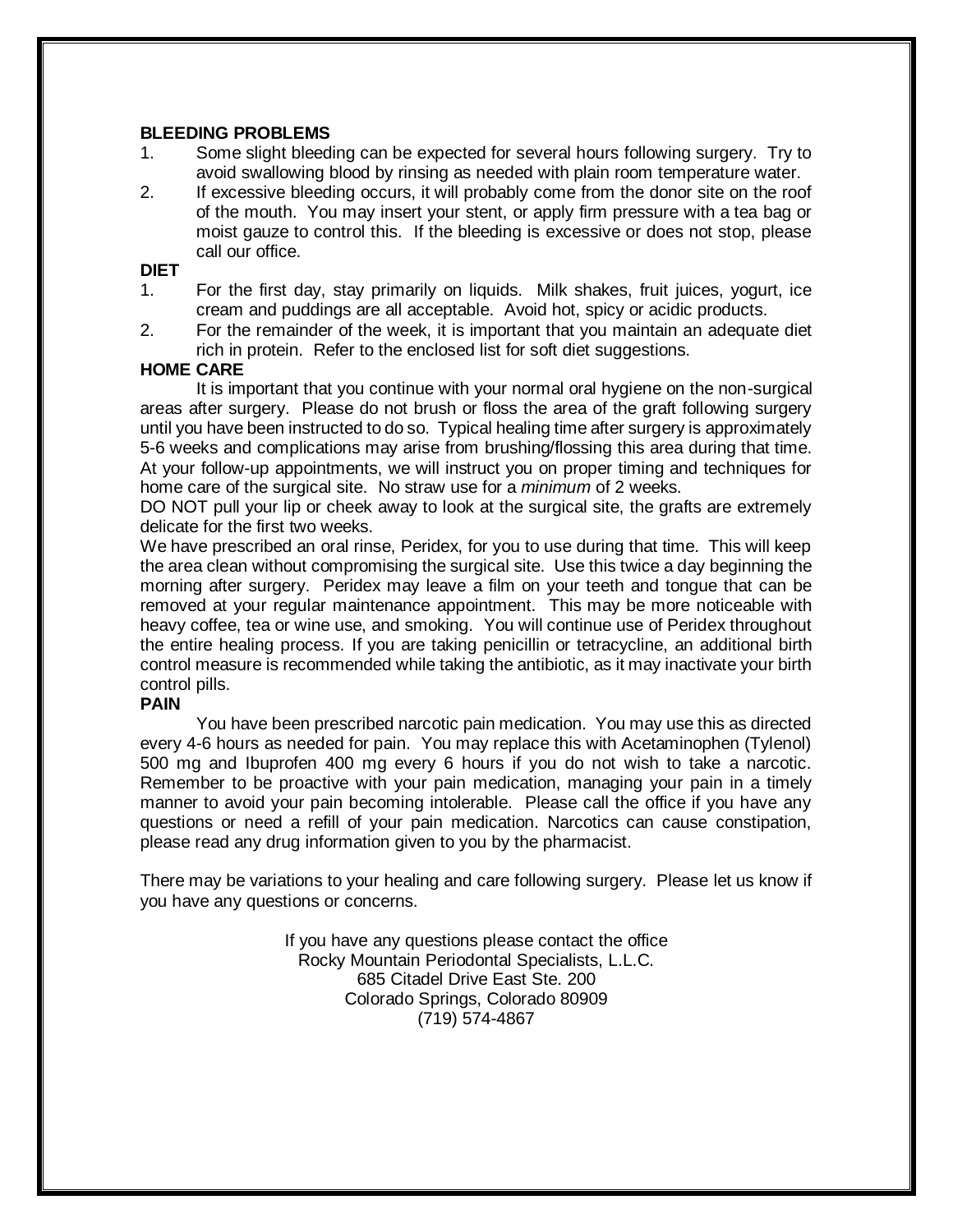# POST EXTRACTION INSTRUCTIONS

- 1. You can reduce swelling by applying ice to the affected area, 20 minutes on then 10 minutes off, for the first 6-8 hours. Keep your head elevated; avoid bending over and strenuous exercise for the first 48 hours. Bruising is always a possibility after dental surgeries. It is possible to begin bruising in the area 3-5 after your surgery. It does go away and is short term. You may or may not experience bruising.
- 2. Please refrain from swishing, spitting, smoking or the use of a straw for the next 24 hours. These activities could loosen any clot formation.
- 3. You should begin with cool liquids and soft diet as soon as you feel comfortable doing so. Please use non-chew foods the first day and you may gradually increase your diet as tolerated.
- 4. Bite on gauze for approximately one hour. If the bleeding persists beyond that time, replace the gauze and bite firmly for an additional hour. (Slight bleeding is not uncommon for the first 24 hours.)
- 5. Avoid any strenuous activities such as heavy lifting, cycling or running for approximately 7-10 days following surgery. You may engage in other activities according to your level of comfort.
- 6. Use your normal oral hygiene techniques beginning the day following surgery in the non-surgical areas. Please do not brush/floss the surgical area until instructed otherwise, usually at your first follow-up appointment. You have been given a prescription for an oral rinse, Peridex, to use beginning the day after surgery. We will have you continue this until you are instructed otherwise. Peridex rinse can sometimes leave a film on your teeth and tongue with continued use. Please be aware that this film is not permanent. This film may be worse if you drink coffee or tea, red wine, or if you smoke and can be removed at your regular maintenance appointment after surgery.
- 7. You have been prescribed narcotic pain medication. You may use this as directed every 4-6 hours as needed for pain. You may replace this with Acetaminophen (Tylenol) 500 mg and Ibuprofen 400 mg every 6 hours if you do not wish to take a narcotic. Remember to be proactive with your pain medication, managing your pain in a timely manner to avoid your pain becoming intolerable. Please call the office if you have any questions or need a refill of your pain medication. Narcotics can cause constipation, please read any drug information given to you by the pharmacist.
- 8. If you are taking penicillin or tetracycline, an additional birth control measure is recommended while taking the antibiotic, as it may inactivate your birth control pills. If you have any questions, please contact the office Rocky Mountain Periodontal Specialists, L.L.C. 685 Citadel Drive East Ste. 200 Colorado Springs, Colorado 80909 (719) 574-4867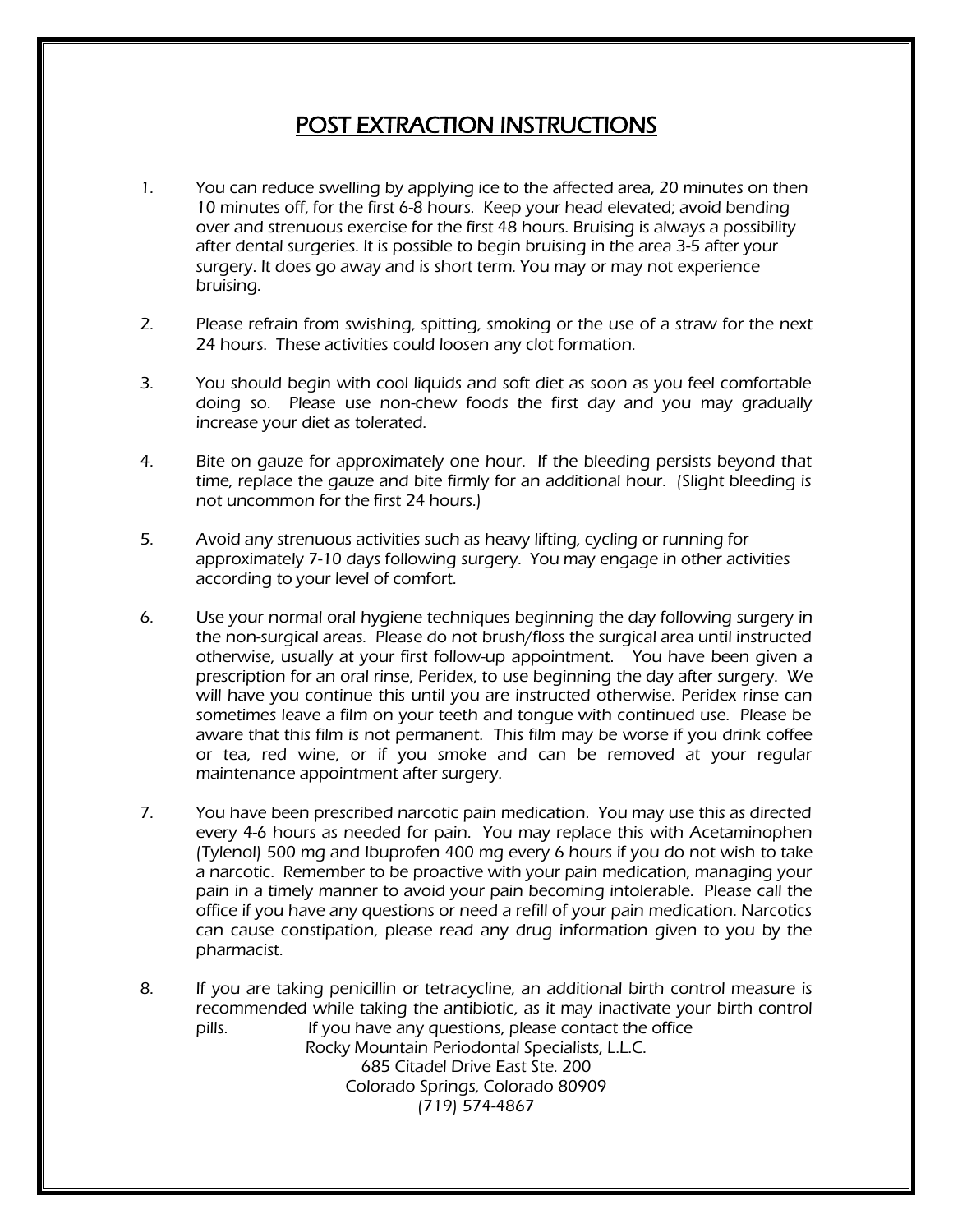# **Home Care Instructions Following Periodontal Surgery**

*NOTE: Avoid taking aspirin for 3-7 days prior to or following surgery to prevent excessive bleeding. If your doctor has prescribed aspirin, we will need to make special arrangements to prepare for your treatment.*

#### **NIGHT BEFORE SURGERY:** DAY OF SURGERY:

- 
- 
- 
- 
- **\* Eat normally. \* Eat a normal breakfast or lunch and remember to keep hydrated with water.**
- **\* Minimize the use of alcoholic beverages. \* Wear comfortable clothing with short sleeves for blood pressure monitoring. We will provide blankets.**
- **\* Get a good night's rest. \* You will need to arrange for someone to drive you to and from your surgery if you are having IV or oral sedation**

#### **AFTER YOUR SURGERY:**

- We will want you to go directly home and rest for the remainder of the day. Remember to keep your head elevated and limit your physical activity.
- Apply an ice pack to your face in the area of surgery for 20 minutes, and then remove it for ten minutes. Repeat this cycle for the first 24 hours following surgery (except when sleeping) to increase your comfort and minimize swelling. After the first 24 hours use moist heat to help to dilate the blood vessels and allow swelling to drain, as well as for comfort.
- You will be given a prescription for pain medication. Use as prescribed to control pain. **\*\*NOTE\*\*:** Please do not drive, operate heavy machinery, or make any important decisions while on prescription pain medication or for 24 hours following IV or oral sedation. **Narcotics can cause constipation, please read any drug information given to you by the pharmacist**.
- Some slight bleeding can be expected the day of the surgery. If the flow of blood is greater than minor oozing, call our office immediately. Following sinus surgeries, you may expect small amounts of nasal drainage including clotted blood.
- You may have something cold to drink or soft to eat as soon as you feel ready. Make sure that you eat or drink some milk prior to taking pain medications as these can upset an empty stomach. Remember to drink plenty of fluids.
- With IV or oral sedation you should avoid driving and making important decisions for 24 hours.

#### **HOME CARE:**

Use your normal oral hygiene techniques beginning the day following surgery in the non-surgical areas. Please do not brush/floss the surgical area until instructed otherwise, usually at your first follow-up appointment. You have been given a prescription for an oral rinse, Peridex, to use beginning the day after surgery. We will have you continue this until you are instructed to resume normal brushing and flossing.

For scaling and root planing procedures, you may begin brushing and flossing normally the morning after your surgery.

Peridex rinse can sometimes leave a film on your teeth and tongue with continued use. Please be aware that this film, which presents mostly between the teeth and on the tongue, is not permanent. This film may be worse if you drink coffee or tea, red wine, or if you smoke and can be removed at your regular maintenance appointment after surgery.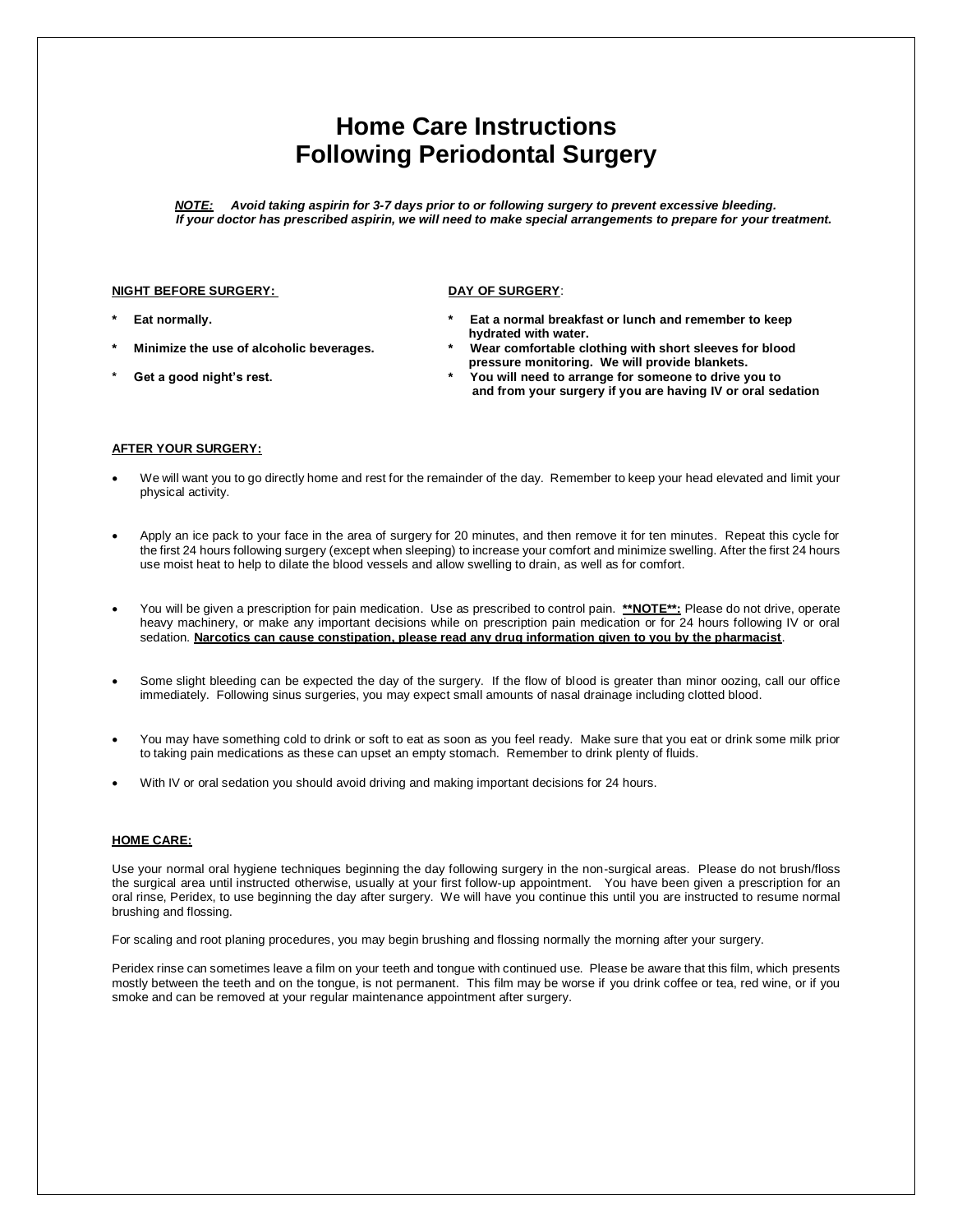#### **REMAINDER OF THE WEEK FOLLOWING SURGERY:**

- Pain: You have been prescribed narcotic pain medication. You may use this as directed every 4-6 hours as needed for pain. You may replace this with Acetaminophen (Tylenol) 500 mg and Ibuprofen 400 mg every 6 hours if you do not wish to take a narcotic. Remember to be proactive with your pain medication, managing your pain in a timely manner to avoid your pain becoming intolerable. Please call the office if you have any questions or need a refill of your pain medication. Narcotics can cause constipation, please read any drug information given to you by the pharmacist.
- **Diet:** It is important that you maintain an adequate diet, rich in protein, and that you resume normal eating as soon as possible after surgery. Included in your information packet is a list of suggestions for immediately after surgery or if you are having a difficult time chewing regular foods. Avoid vigorous chewing of hard, tough, spicy or acidic foods in the first several days after surgery. Extreme hot or cold temperatures may be uncomfortable. Vitamin intake will help with healing, (vitamin C 2,000 mg, E 800u, multi-B complex, etc.).
- Swelling: The first day following surgery, you might be aware of swelling to your face. This may increase until the 5<sup>th</sup> day following surgery and then gradually subside. This pattern of swelling is associated with normal healing. If you notice an increase in swelling anytime after the 5<sup>th</sup> day, please call our office immediately. Moist heat can help reduce swelling and increase comfort. In addition to swelling, some patients experience bruising as well. It is possible to begin bruising in the area 3-5 after your surgery. It does go away and is short term. You may or may not experience bruising.

 $\bullet$ 

 *Activity:* Avoid any strenuous activities such as heavy lifting, cycling or running for approximately 7-10 days following surgery. You may engage in other activities according to your level of comfort.

#### **ADDITIONAL INFORMATION:**

- Try to avoid the surgical area as much as possible. Chew on the other side of your mouth until instructed otherwise. Please avoid playing with the area with your tongue.
- Avoid flying for at least one week following your surgery.
- Depending on your procedure sutures may need to stay in for up to 2 weeks. If stitches around the gum should become loose, do not attempt to remove them yourself. Call the office
- We will have you return for follow-up 1-4 weeks after your surgery to ensure that healing is progressing normally with further follow-up depending on your healing.
- There is much variation in one's reaction to this type of surgery and to the medication. It is important for you to realize that the symptoms described and discomfort which you might encounter are all part of the process of healing. It is also important to realize that you are not alone. If you have any questions please feel free to call our office.
- There is a possibility that you will have a *barricade* or a *post-surgical bandage* placed on the surgical site. It can be pink or whiteish and can possibly fall off prior to your post-op appointment. Do not worry, it will be removed at your post-op check if it is still in place.
- If you are taking penicillin or tetracycline, an additional birth control measure is recommended while taking the antibiotic, as it may inactivate your birth control pills.

Rocky Mountain Periodontal Specialists, L.L.C. 685 Citadel Drive East Suite 200 Colorado Springs, CO 80909 Phone: (719) 574-4867